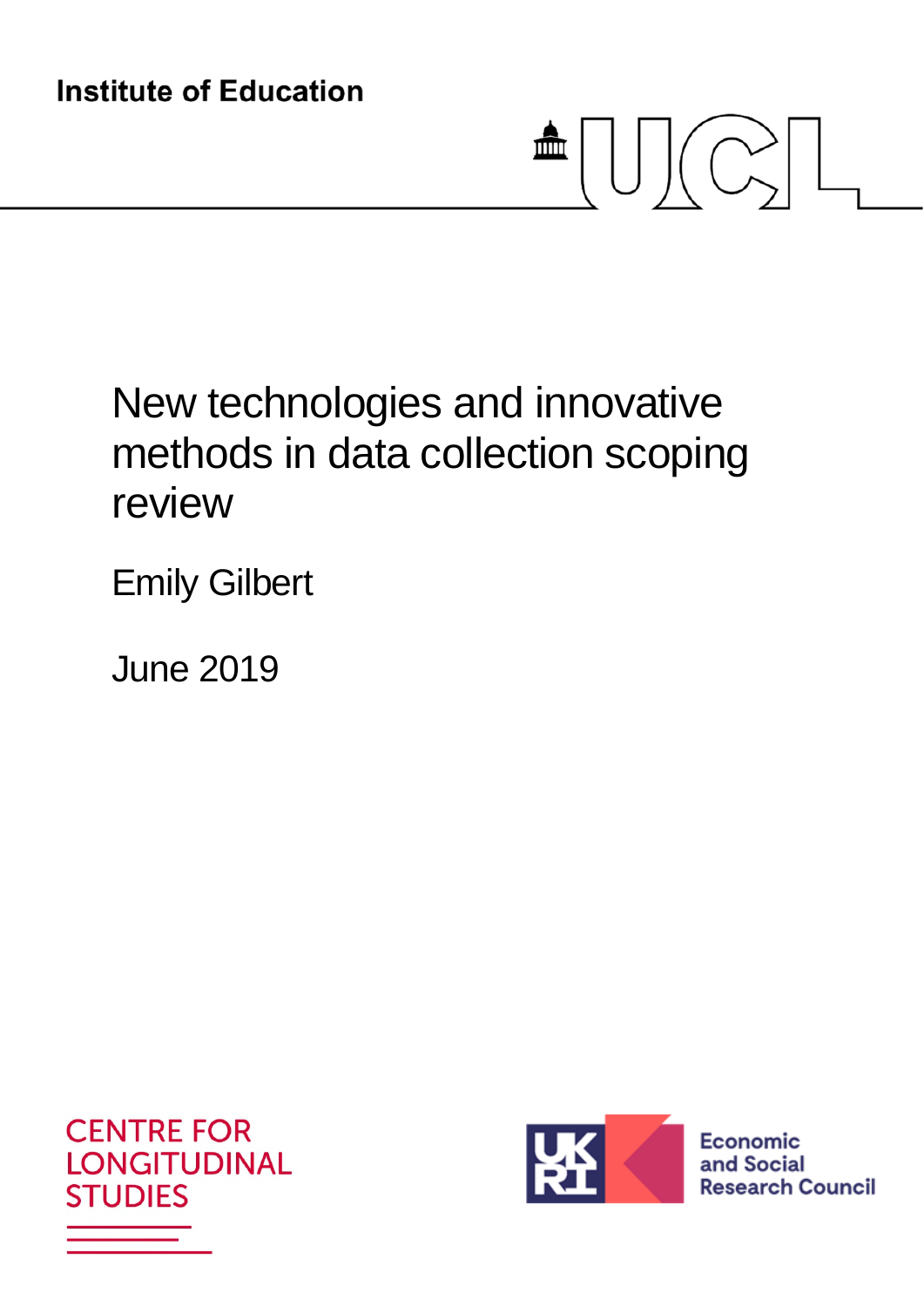# **Contents**

| Scoping the possibilities - technological innovation in academic and market research 5 |  |
|----------------------------------------------------------------------------------------|--|
|                                                                                        |  |
|                                                                                        |  |
|                                                                                        |  |
|                                                                                        |  |
|                                                                                        |  |
|                                                                                        |  |
|                                                                                        |  |
|                                                                                        |  |
|                                                                                        |  |
|                                                                                        |  |
|                                                                                        |  |
|                                                                                        |  |
|                                                                                        |  |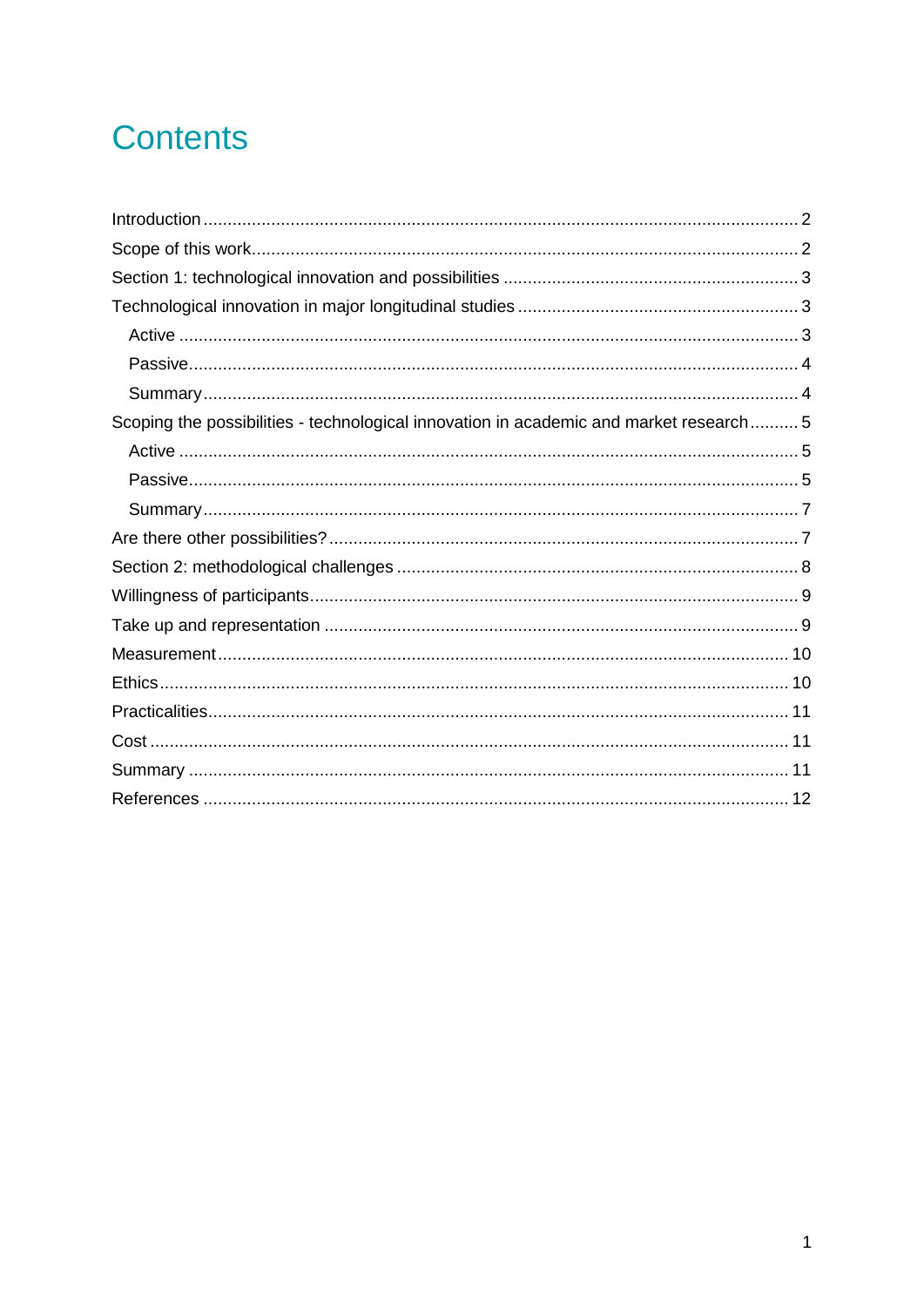# **Introduction**

We live in an age where there are a proliferation of technologies in widespread use in daily life. With the rise in the availability of these new technologies and innovations, comes a rise in the opportunities to utilise them for research. An increasing number of people are using smartphones in daily life. The use of, and literature around, mobile web surveys is growing. However, as well as survey data collection done via a smartphone, there are other opportunities around innovative methods of data collection. In addition, there are large numbers of standalone devices that also enable measurement of various aspects of behaviour and the environment. These technologies offer us a plethora of opportunities to measure a wide variety of aspects of life that previously were not measurable, or that were captured via self-reports, which could be inaccurate for a number of reasons, such as social desirability bias or recall issues (examples of areas of study that have compared self-reports and objective measures and found self-reports to be unreliable include time use, Gershuny et al. 2017; physical activity, Prince et al. 2008; computer use, IJmker 2008, and; sedentary time, Healy 2011).

The literature provides us with two broad types of data collection when using new technologies and methods - active and passive. Active data is data requested from the respondent; the individual has to actively participate in provision of data. This can be through completing a questionnaire or other research instrument, or providing data through taking photographs, scanning barcodes or receipts and so on. Passive data collection, on the other hand, collects data about the respondent in a (usually) unobtrusive way. This can be through an app or widget on their electronic device which captures usage, a GPS tracker which sends information to the researcher about the respondent's location, or via wearables. Wearables have become particularly popular in research in recent years. A plethora of data can be collected by a multitude of different devices, without the respondent having to do anything other than ensure they are wearing the device.

When thinking about the use of new technologies for data collection, a number of issues must be considered. The scientific utility of data, including the research questions it will allow us to answer, should be paramount. Issues of measurement need to be explored, to ensure that we have a good understanding of what is being measured and how accurate and reliable these measures are. Representation is also important, as it may be that the people who participate in these types of data collections are not representative of the population of interest. There may be challenges around the ethics of different forms of data collection. Additionally, there are challenges around data access, processing, storage, archiving and analysis which need to be overcome.

## Scope of this work

This report will explore the theme of innovative data collection from two angles. The first section will look at what major longitudinal studies have already done in terms of collecting data using new technologies and innovative methods. We will document the innovative data collection methods used on the cohort studies housed at the Centre for Longitudinal Studies, as well as other major longitudinal studies both in the UK and abroad. This information was collected directly from studies, as well as via searches in published and unpublished literature. Once we have discussed the work that has already been undertaken on longitudinal studies, we will broaden the search to look at technological innovation in other academic and market research settings. Finally, this section will conclude with a discussion of other possibilities for innovative data collection that have yet to be utilised in a research setting. There is currently very little published literature on the use of new technologies and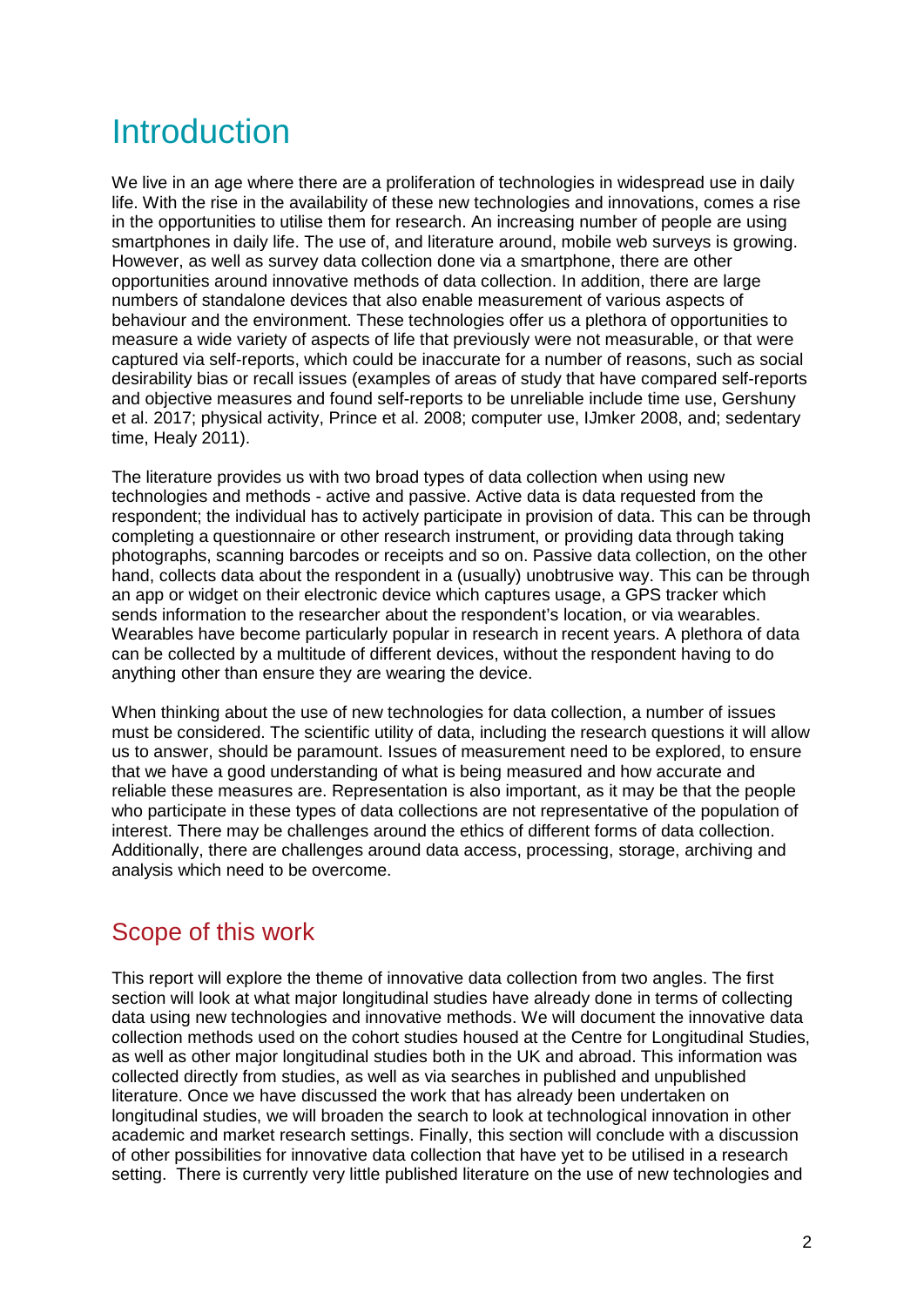innovations for data collection. As such, the information in this report has been collected from a wide variety of sources, including publicly available documentation, as well as from talks, seminars and conferences attended by the author and colleagues.

The second section of this report will explore the methodological challenges surrounding innovative data collection, including willingness of participants to take part in non-standard methods of data collection, take up rates and representation, measurement issues, ethics, practicalities for large-scale longitudinal studies, and cost.

On 25<sup>th</sup> June 2019, CLS held an event to further scope opportunities for the incorporation of new technologies for data collection within longitudinal studies. The learning from this has not yet been incorporated into this review.

# Section 1: technological innovation and possibilities

## Technological innovation in major longitudinal studies

#### **Active**

At the Centre for Longitudinal Studies (CLS), we have implemented a number of new technologies and innovations within our cohorts. Accelerometers have been used on the Millennium Cohort Study (MCS) and the 1970 British Cohort Study (BCS70) successfully, as well as a mixed mode time use diary on MCS at age 14.

At age 7, MCS cohort members were asked to wear waist-worn accelerometers. 14,043 children took part in the main interviewer data collection, and parents of 13,219 (94%) of them provided consent for their child to wear the accelerometer. 8939 accelerometers were returned with data, 64% of the Age 7 Survey participants (Griffiths et al. 2013). At age 14, MCS cohort members were asked to wear wrist-worn devices. Of the 10337 eligible cohort members who participated in the Age 14 Survey, 89% agreed to wear the accelerometer, and 48% returned a monitor with data (Ipsos MORI 2017).

BCS70 cohort members as part of the survey at age 46 were fitted with thigh-worn accelerometers, to capture information about physical activity and sedentary behaviour. Of the 7673 cohort members who participated in the biomeasure component of the survey, 6485 (85%) agreed to wear the accelerometer, and 5617 (73%) returned the device with data (Morgan and Taylor 2018).

MCS implemented a mixed-mode time use diary at age 14, collecting time use information via web, app and paper. Cohort members were asked to select between the app and web version of the diary, with paper reserved for those who could not or would not participate electronically. The app in particular was a departure from the traditional methods of collecting time use data, using a question-based approach instead of the more common grid format (Chatzitheochari et al., 2018). During the interviewer visit, 89% of eligible cohort members agreed to complete the diary, and 46% returned at least one day's worth of data. A more comprehensive description and analysis of the time use data is contained in the report by Emily Gilbert, Lisa Calderwood and Emla Fitzsimons, submitted in parallel to ESRC.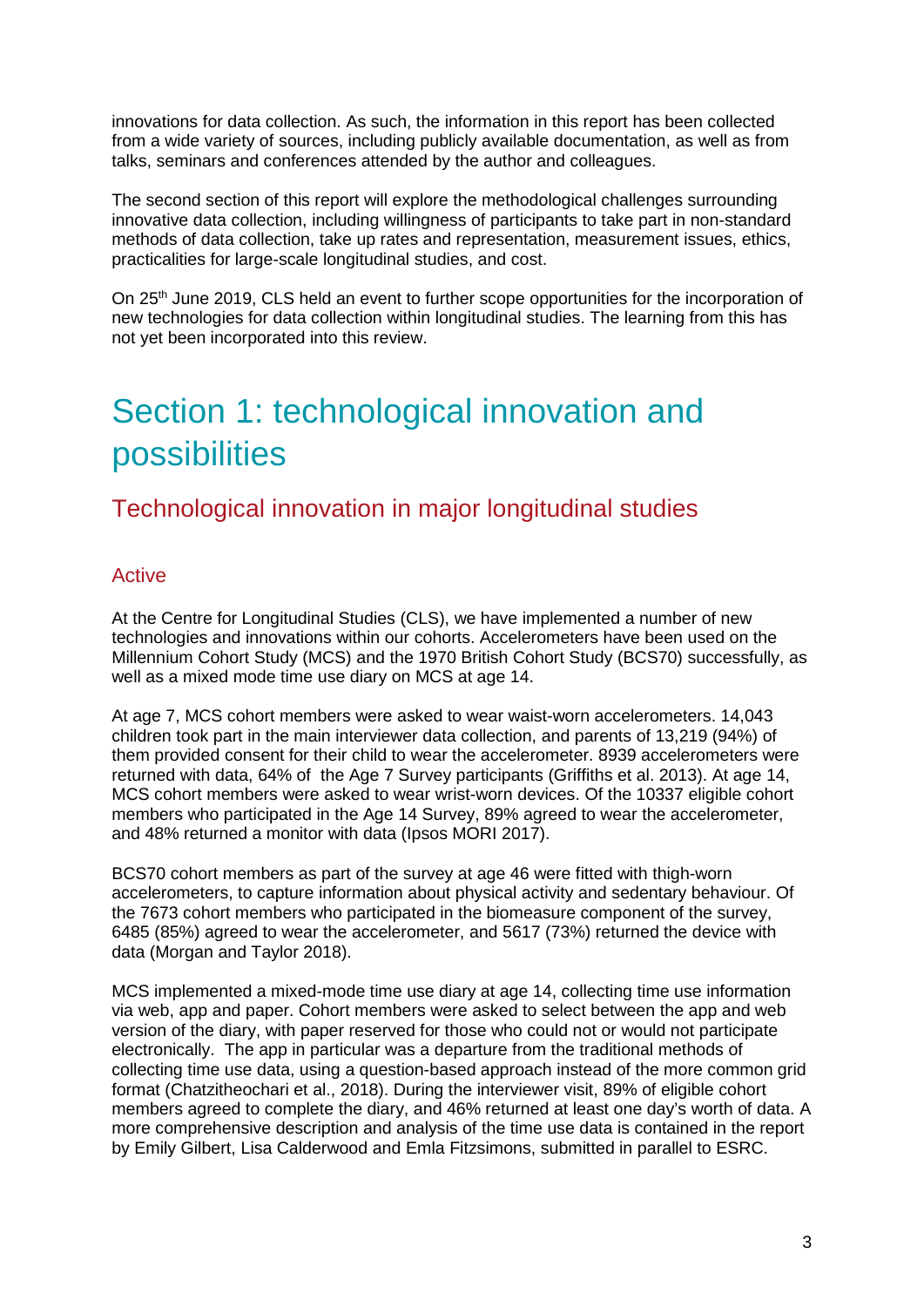Understanding Society, on the Innovation Panel, have asked respondents to scan receipts using a specially developed app in order to collect spending data. The app allows entry by scanning, but also manual input. They have compared the app data with survey benchmarks (UK Living Costs and Food Survey), and found that the app performs well if both scanned and direct entry data are used. It does particularly well for clothes and footwear, and less well for food and groceries, and socialising and hobbies (assuming the benchmark is accurate). In terms of take-up, 13% of the invited sample used the app at least once, with some drop off in usage over time. Those who used the app were more likely to be women, younger participants, more educated respondents, and those people who actively managed their finances (Jäckle et al., 2019).

The Avon Longitudinal Study of Parents and Children (ALSPAC) has attempted to collect food consumption and purchase data through photography. They asked participants to take photos of their own and their child's food intake, plus asked them to complete two different online dietary diaries, in order to assess if consumption information could be captured more accurately using photos. They found that photographing food led to a much lower response rate and lower data quality when compared with the web-based food diaries, and as such online dietary questionnaires remained the preferred method to collect food consumption and purchase data over photographic methods (Johnson, 2017). The photographing of food to estimate consumption has also been piloted by the Dunedin cohort in New Zealand.

#### Passive

Growing Up in Scotland, as part of their "Studying Physical Activity in Children's Environments across Scotland" (SPACES) project, trialed the use of activity monitors and wearable GPS devices among a sub-sample of the cohort, when they were aged 10-11. The initial pilot used wrist-worn devices for both accelerometry and GPS, but the second phase moved to waist-worn for both. SPACES encountered issues with device loss through lack of return, as well as device issues such as battery life and data storage capacity. Overall, 40% of the sample agreed to participate in the data collection exercise and sent back data. In terms of who participated, when compared to the whole samples, the SPACES sample contained slightly fewer obese children, and more children living in more rural areas (McCrorie & Ellaway, 2017).

The Women's Health Study, in the US collected accelerometer data from 17,466 of its participants (for a response rate of 59%). They mailed accelerometers out to respondents, then asked them to post them back after data collection (Lee et al., 2018). The Survey of Health, Aging and Retirement in Europe (SHARE) have piloted the use of thigh-worn accelerometers to capture physical activity data from adults aged 50 and older in ten European countries. Around 50% of respondents who took part in the main SHARE interview agreed to wear an accelerometer. The piloting raised concerns about device return from field and subsequent re-use (Scherpenzeel et al., 2019).

#### **Summary**

These studies all highlight that response rates to components of data collection that use new technologies or innovative methods to collect the data tend to be lower than survey data collection. However, what is not yet fully known is the extent of the bias, if any, this introduces. More research is needed to understand the types of people that are willing to participate in innovative methods of data collection, and the ways they differ from nonrespondents to these data collection requests.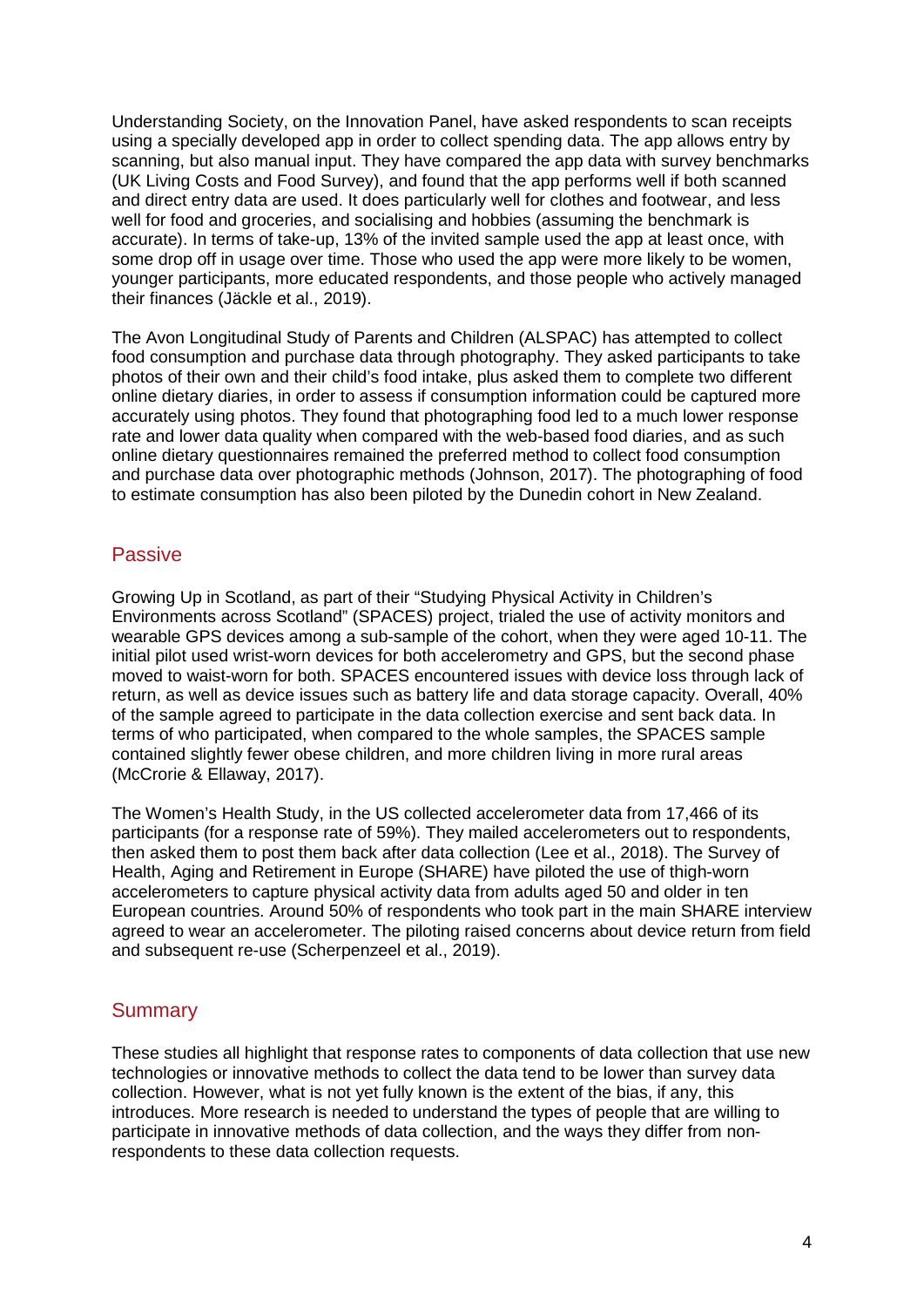## Scoping the possibilities - technological innovation in academic and market research

#### Active

The UCL Institute for Behavioural Science has developed an app-based game called Sea Quest Hero which assesses spatial awareness, which among other things can provide an early indication of Alzheimer's) (Coutrot et al., 2018). The game has been used successfully on a large scale, but not previously combined with rich social, demographic and health data. The BCS70 team are currently exploring incorporating data collection via the Sea Quest Hero app into the Age 50 Survey, due to commence in 2020.

GfK, a global market research agency, have developed emotion recognition software, called Market Builder Voice, which records speech and measures intonation, pitch and volume to assess emotions, enabling a fuller picture of emotion to be created through what is said as well as how it is said. They have also developed a video version (EmoScan) which records the face to assess people's emotions (GfK Verein). These technologies are typically used in assessing the reaction to videos, such as adverts, in market research, but there is the possibility of using it to pilot questions during questionnaire development stages. They may also be useful tools for answering open-ended questions for those who struggle with writing.

TNS BRMB, a UK market research agency, were involved in a Change for Life evaluation where respondents reported certain food and drink purchases via an app, but were also asked to photograph them for validation purposes. 67% of those asked to take part agreed, and 80% of those continued participating throughout the three week project (Wrieden and Levy, 2016). The use of photographs alongside self-reported data potentially offers a way of assessing the quality of data entry.

TNS BMRB have also been involved in a location-triggered 'ringfencing' survey project. Sample members are asked to download an app, and then a survey is pushed to the app when they physically enter a particular geographical area. The purpose of this particular project was to understand how green spaces were experienced, but it could also be applied to a range of other locations and experiences. This study was presented to CLS by TNS BMRB in 2016.

#### Passive

Studies have used GPS to track participants' movement. The National Travel Survey (NTS) has traditionally asked respondents to complete a seven-day travel diary, but has piloted the use of GPS devices to capture travel instead of paper based methods. The NTS gave respondents GPS monitors to carry with them wherever they went for a week. They found that response rates for those carrying the GPS device were lower than the paper diary response rates – 52% versus 59%. The piloting also raised issues with device set-up in field, as well as problems with respondents returning the devices and their subsequent re-use in field (Humphrey, 2017). Eleveldt et al. (2018) did a very similar study, linking time-use data with GPS information from respondent's smartphones in order to assess the quality of the time-use data. They found that self-report data tends to match very well with the GPS data when linkage can be done successfully. However, linkage itself proved to be problematic. Linking self-report data with smartphone GPS data using the Android operating system was possible in 58% of cases, but for the iOS operating system this was much lower, at 3%. This demonstrates technical problems when assigning time to location, and is in part thought to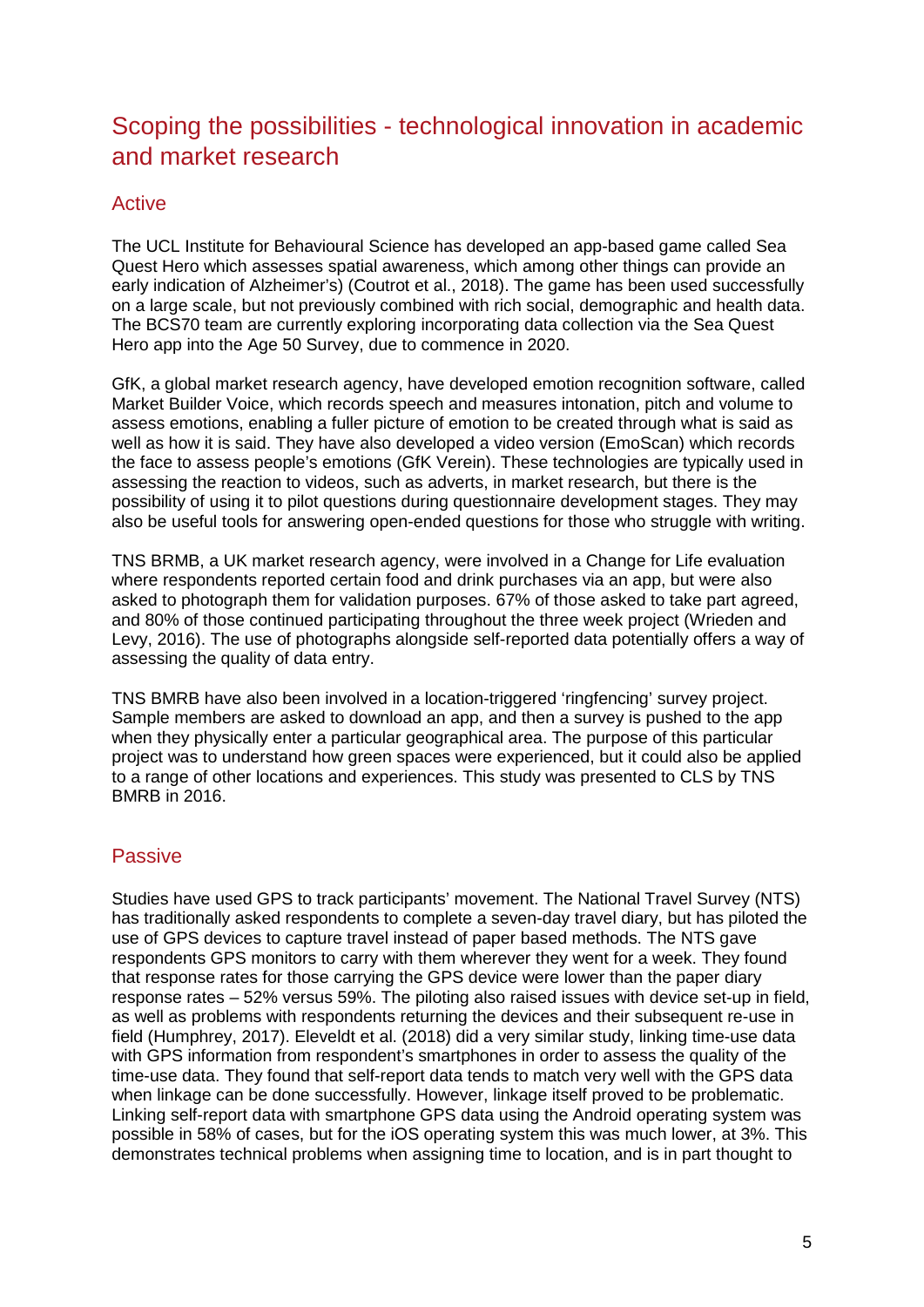be because it takes iOS devices in particular a certain amount of time to "switch on" GPS recording once movement has been detected.

The Dutch Mobile Mobility Panel project has asked respondents to download an app (MoveSmarter) onto their smartphone in order to use the phone's inbuilt GPS, cellular signal and Wi-Fi signals to collect passive travel data for a three year period. The app worked across iOS and Android operating systems. A sample of members of the Longitudinal Internet Studies for the Social sciences (LISS) panel were asked if they would be happy to participate in such a project (the sample size of those initially approached is not reported). Those who did not own a smartphone would be provided with one. Of the 800 respondents who said they would, 655 (82%) actually started participation through installation of the app, and just over 550 (69%) continued with the panel for the whole duration (Geurs et al., 2015).

GfK, a global market research agency, have a number of technologies to monitor device usage, router usage and consumer spending for market research purposes. Their app and browser add-on LeoTrace can determine the frequency, duration and time-of-day use of various devices. In order to get around the issue of assessing who is using the device at the time, the add-on asks users to identify themselves at the start of each session (Knecht, 2012). This technology could be useful for longitudinal studies, as by looking at what respondents use the internet or their device for can tell us many things related to different spheres of life – for example, health (e.g. symptom checking), finance (online banking), social forums (how connected they are) – as well as seeing the frequency with which they are active on the device or computer. De Reuver and Bouwman (2015) conducted a similar study, whereby one group of participants were asked to download an app onto their phone to track device usage, and another group were asked to self-report the same information. They find that for some categories, self-reports underestimate device usage levels, resulting in misleading conclusions.

The Netquest panel, with panel members in 21 countries, have asked their participants to install an app on their devices to allow researchers to access device usage data. Some 13,500 people agreed to do so, a response rate of 30-50% across countries. Revilla and colleagues (2017) looked at the sample of panellists in Spain who agreed to install the usage app, and found that compared to the general population, 65-74 year olds and the "middle low/low" social class groups were underrepresented, and people living in large cities, those who were highly educated, the middle and upper social classes and 25- to 34-year-olds were overrepresented. They conclude that using the data from the app to make inferences to the population would be "dangerous". They also found that a large proportion of the panellists do not install the app on all of their devices, against study protocol: for example, 96% of those who agreed to install the app had more than one device, but 57% only installed the app on one device. This means the full picture of panellists' device use is often not being captured, leading to potential biases.

TNS BMRB worked with the Department for Transport on a research project aiming to assess the impact of a road safety campaign. The use of passive collection was well suited to the reflexive nature of driving. Data was passively collected by attaching a 'black box' device to the respondent's car to assess whether they were more likely to slow down in particular areas (the objective of the campaign). Recent technological developments now mean that they can get respondents to download an app rather than attach a device to their cars, which increases coverage. This study was presented to CLS by TNS BMRB in 2016.

TNS BMRB also presented their "Life Loggers"; wearable cameras which can act as an alternative to ethnography and static photos. While they are currently being used for qualitative work, it can potentially be used for scaled up quantitative work as the images can be machine processed via code.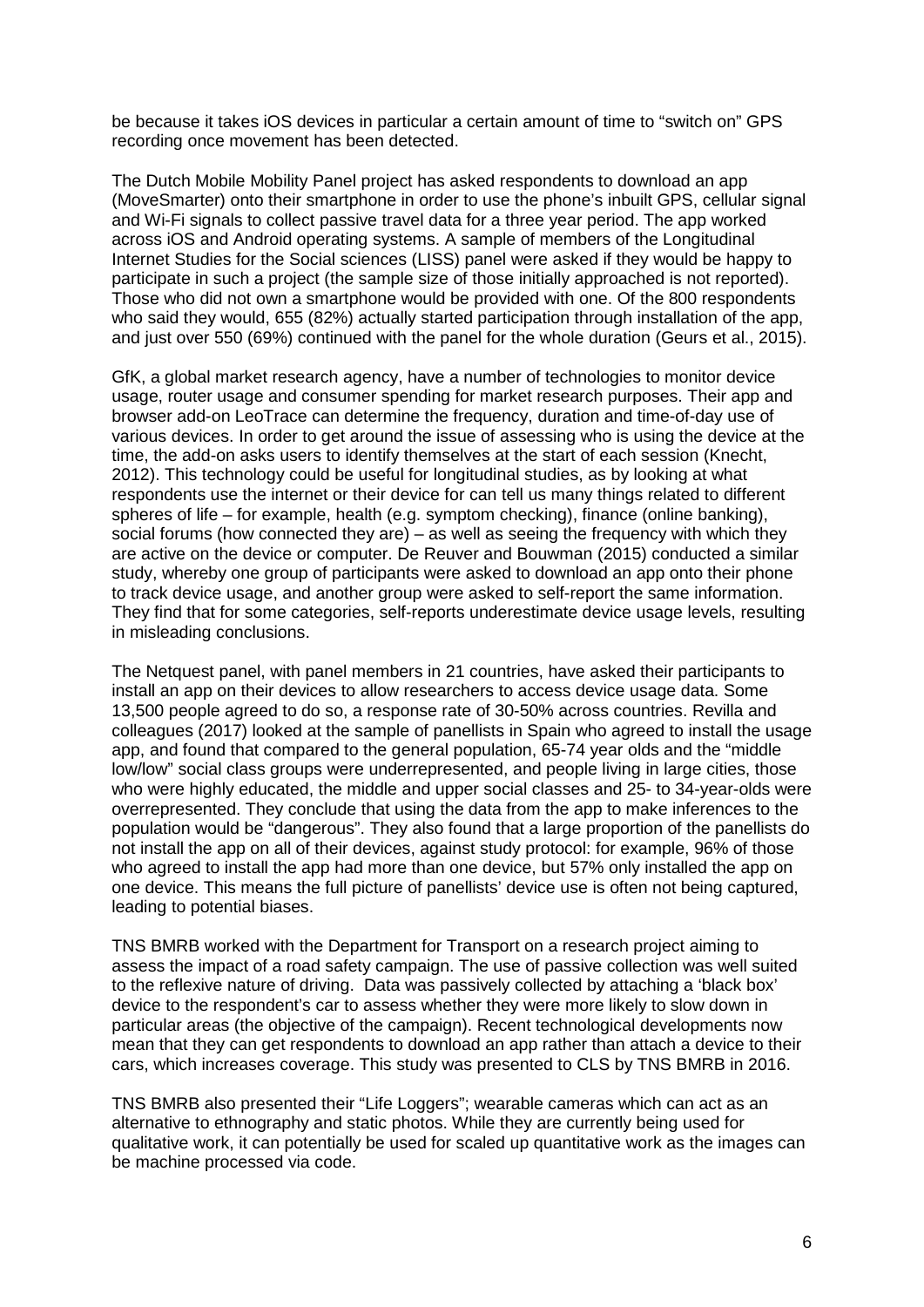Ipsos MORI have developed technology, in the form of an app called MediaCell which can be installed on users' devices, which "listens" to background noise to determine radio, TV, cinema and other audio media consumption habits (Ipsos MORI).

There are a number of projects, including The Sensor Platform for Healthcare in a Residential Environment (SPHERE) project, the Intelligent Systems for Assessing Aging Changes (ISAAC) project and a study run by researchers at the Oregon Center for Aging and Technology (ORCATECH) that have deployed multiple sensors (including wearables, cameras, environmental sensors and appliance monitors) into the homes of their elderly study members to measure a proliferation of things, including daily activity, time away from the home, walking speed, gait, sleep patterns, computer use and medication adherence (Kaye et al. 2011; Lyons et al. 2015; Waznawski 2017). These types of studies offer the opportunity of capturing a detailed picture of the daily lives of participants without being overly burdensome.

The Labour Market and Social Security Panel (PASS) in Germany have conducted a feasibility study of using a smartphone app (the IAB-SMART app) to enhance data collection. This study collects data in multiple ways, from smartphone surveys, surveys triggered by events, and passive data collection through sensors (GPS, app use, websites visited, phone book entries, and phone signal strength). Sixteen percent of those invited to participate installed the app, and 75% of those were still using the app six months later. They have run into an issue in that the smartphone sensor data is only available for devices running the Android operating system (Haas et al., 2019).

#### **Summary**

There are a wide variety of new technologies and innovative methods of data collection available that could be utilised by longitudinal studies to collect data about a range of different topics, including device usage, consumption habits, and movements. However, much of this technology at present has only been used on small samples, and often by respondents who are already active members of opt-in online survey panels. This respondents may be more willing than the general population to participate in novel data collection exercises, demonstrated by their willingness to regularly participate in online panel surveys.

These small-scale studies have also uncovered issues surrounding the technology, such as operating system-specific availability and limitations, which would need to be resolved before these technologies are deployed on large-scale studies.

## Are there other possibilities?

As technologies are developed and improved upon, new opportunities become available for research. Recently, Apple introduced a new feature in their OS which automatically records total screen time, and breaks it down by different categories (social media, productivity, entertainment etc.) and app-by-app. This information could be used as an alternative (or complementary measure) to self-reported screen time.

There are devices on the market that can measure blood-alcohol level on a real-time basis, using transdermal alcohol concentrations. The WrisTAS and SCRAM devices, wrist worn and ankle worn respectively, have been field-tested in small scale studies. However, the reliability of these devices has been questioned, especially for measuring episodes of lowlevel alcohol consumption (Greenfield et al., 2014). BACtrack Skyn is a wrist-worn device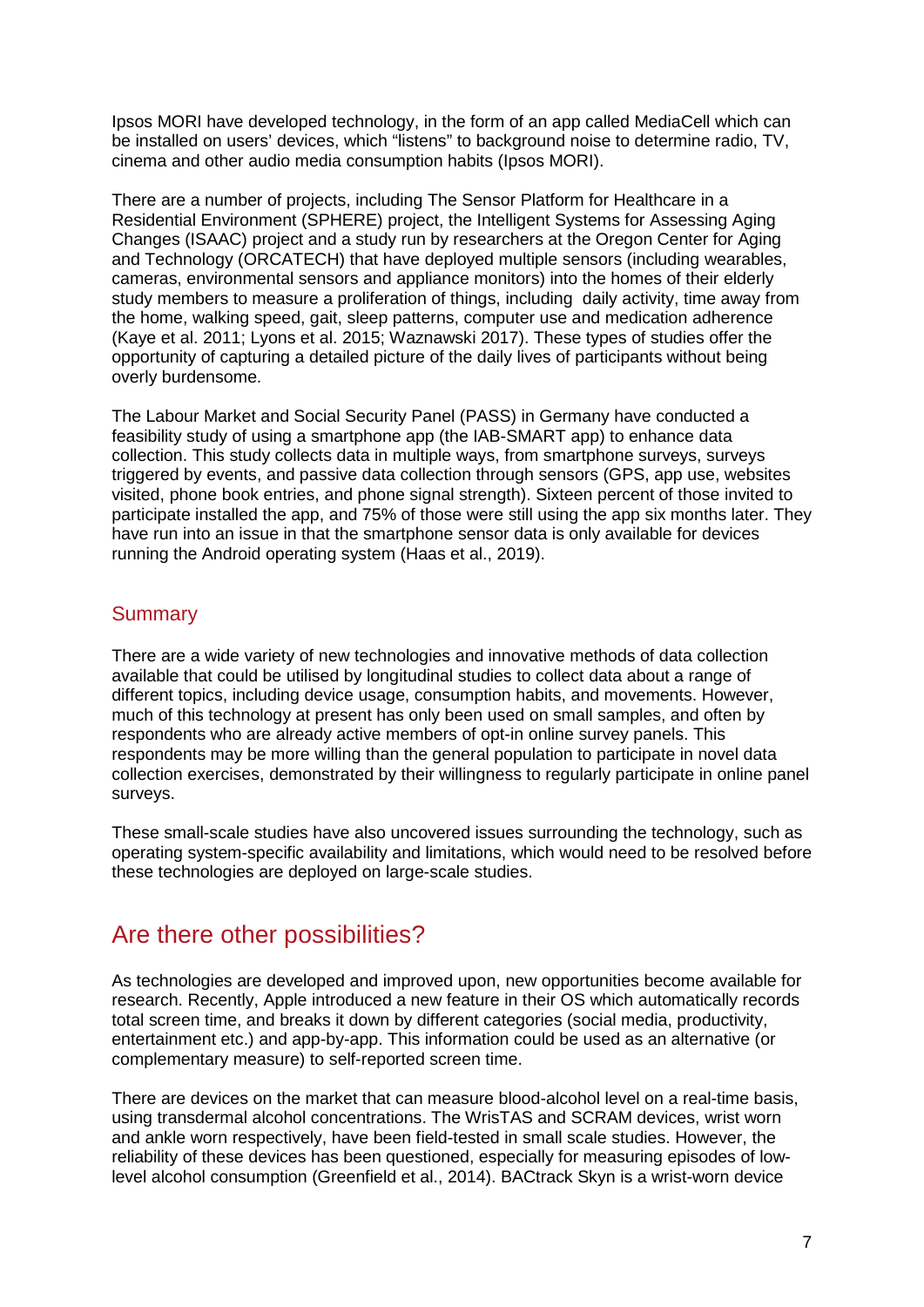new to the market which gives an estimate of blood-alcohol level in real time. There are a number of other devices to do this in prototype, including Quantac Tally.

Google have developed the Verily Study Watch, which is a wrist-worn device that contains a variety of sensors to capture different information (ECG, heart rate, electrodermal activity, movement). It is Wifi-connected, and sends back information constantly. However, there are issues around privacy and data protection. Researchers intending to use the device have to partner with Google, and Google would have access to the data.

SurveyMotion is a Javascript-based tool which can measure motion/acceleration. It has been field-tested to establish whether it can be used to detect what someone is doing when they complete a survey on their smartphone. The tool can accurately distinguish between moving and non-moving conditions, which could perhaps be used as a proxy for concentration during survey completion (Kern et al., 2019). The tool has also been used in a pilot to establish whether it's possible to collect physical measurement/function data as selfcompletion. Respondents were asked to hold their phone in front of them while doing squats, and tap the screen for every squat completed. SurveyMotion ran in the background to detect whether there was any movement. Sixty one percent agreed to do the task, 43% did the task for the full minute, 29% partially complied, and 29% did no squats (Eleveldt et al. 2019).

Progress is being made is taking data from research accelerometers and consumer wearables (such as Fitbits) to understand behaviours other than physical activity. Stopwatch uses accelerometer and gyroscope data from a consumer wearable device to detect the signature hand movements of cigarette smoking. It uses machine learning techniques to transform raw motion data into motion features, and in turn into individual drags and instances of smoking (Stone, 2017). Sleep is another research area that is benefiting from development in accelerometer data algorithm development, with researchers increasingly able to understand more about sleep through this data (Lauderdale et al. 2014).

The proliferation of sensors now built into modern smartphones also provides a wealth of opportunities in terms of data collection. Data collected from GPS, Bluetooth, proximity sensors, Near Field Communication (NFC), and about cellular and Wi-Fi connectivity can provide information on some aspects of device usage, as well as track the device geographically. Sensors measuring air humidity, temperature and air pressure can tell us about the respondent's surroundings. Inbuilt gyroscopes, pedometers and accelerometers can provide insights into physical activity. Additional sensors, including cameras, compasses, fingerprint sensors, light sensors and the microphone offer additional research opportunities.

Along with these vast opportunities inevitably come costs and considerations that need to be overcome before we can successfully implement data collection on large-scale studies.

# Section 2: methodological challenges

This section will discuss some of the major methodological challenges faced when implementing new technologies and innovative data collection methods in large-scale longitudinal studies, including wiliness of participants to take part, take up rates and biases, measurement issues, ethical issues, practicalities and cost.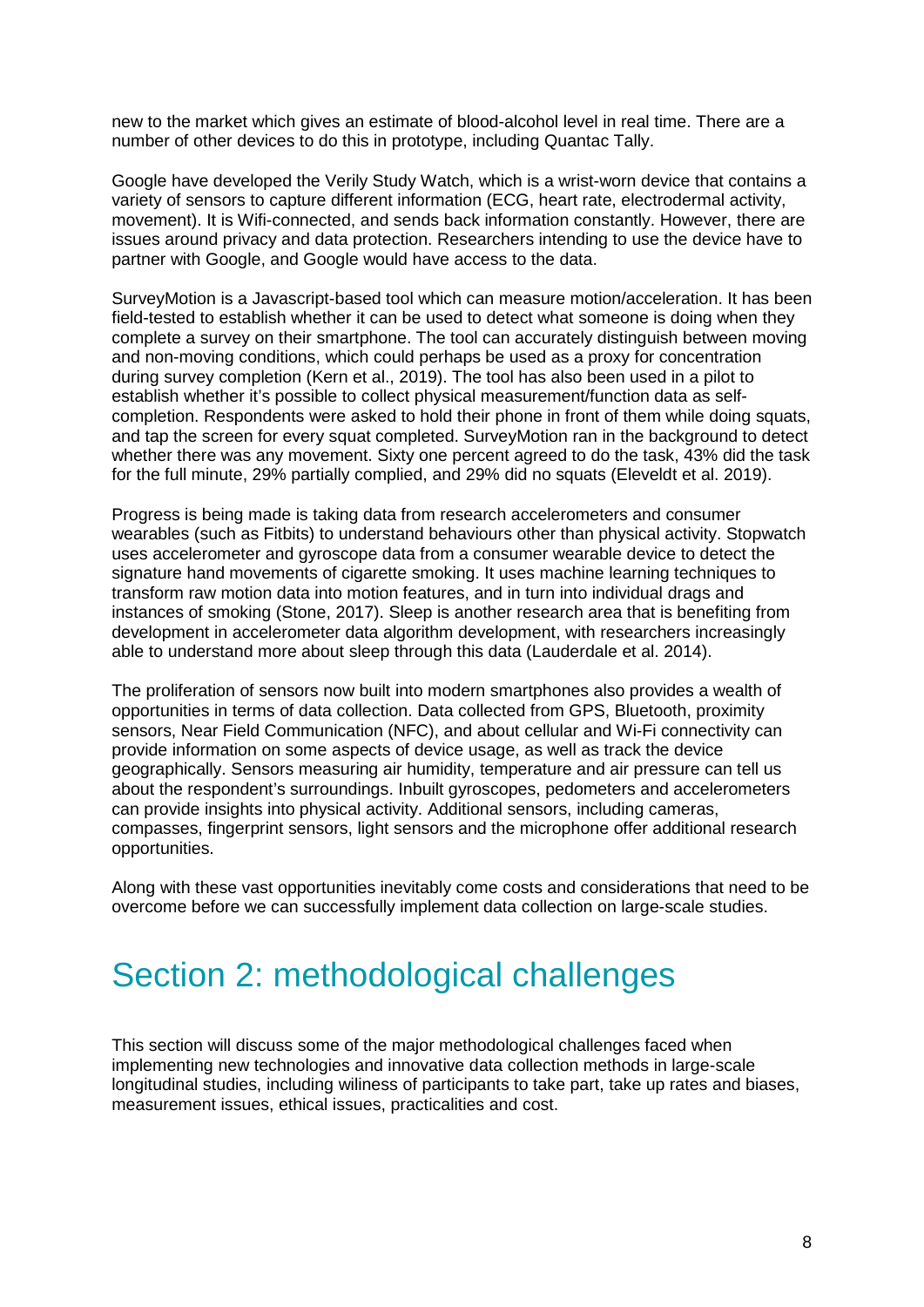## Willingness of participants

One of the major challenges of using innovative methods of data collection is persuading respondents to agree to take part, and then to comply with the study protocols. There are a few studies that have explored willingness to perform different data collection tasks, and the factors associated with willingness.

Revilla et al. (2018) asked respondents of an online panel survey to report whether they would be willing to take part in a variety of different tasks. They found that respondents were more willing to do tasks where they had some degree of control over what data was handed over to researchers (such as tasks that involved taking photos), and less willing for more passive or tracking-type tasks (such as installing a tracking app on their smartphone). The authors find evidence that the lower levels of willingness to complete tracking-type tasks was probably down to concerns around privacy.

When looking at respondent characteristics which may influence willingness to participate in innovative data collection tasks, Keusch et al. (2019) find that respondents who use their smartphones for many different activities are more likely to say they will participate in a passive smartphone data collection activity compared with those who have less familiarity with different features of smartphones. Very similar results were found by Wenz et al. (2019), who also find that respondents who are more concerned with data security and privacy issues are less likely to report being willing to participate in a mobile data collection task.

More research needs to be done to assess the factors associated with stated willingness and subsequent participation in different innovative data collection tasks.

## Take up and representation

A major issue with the deployment of new technologies for data collection is take up and representation. Take up rates tend to be lower than traditional survey data collection response rates (for example, see Howie and Straker, 2016, for a review of missingness in child accelerometer studies), and often those who agree to participate in new forms of measurement do not necessarily represent the sample as a whole.

Examining data from Whitehall II, Hassani and colleagues (2014) found that those individuals who had refused to participate in accelerometer data collection tended to be female, those reporting less physical activity in the self-report question and those reporting worse health overall. The refusers also tended to have lower cognitive ability (measured at time of interview), and a slower walking speed. Also looking at accelerometer data, Roth and Mindell (2013) found that participants of the Health Survey for England who complied with a request to wear an accelerometer for a sufficient amount of time were different from those who agreed to wear an accelerometer but then didn't wear it for enough time, but not significantly different from those who refused to wear the monitor in the first place.

We also need to be aware of who has the technology required to participate in the first place. Much innovative data collection now involves smartphones, be that smartphone surveys or collection of data from smartphone sensors. Ofcom reported that in 2018, 78% of UK adults reported being smartphone users (Ofcom, 2018). This means that at that time, 22% of UK adults didn't use a smartphone, and this group of people are likely to differ from smartphone users in important ways. Additionally, some data can only be collected from smartphones which run certain operating systems, such as Android but not Apple. It may be that Android and Apple users differ.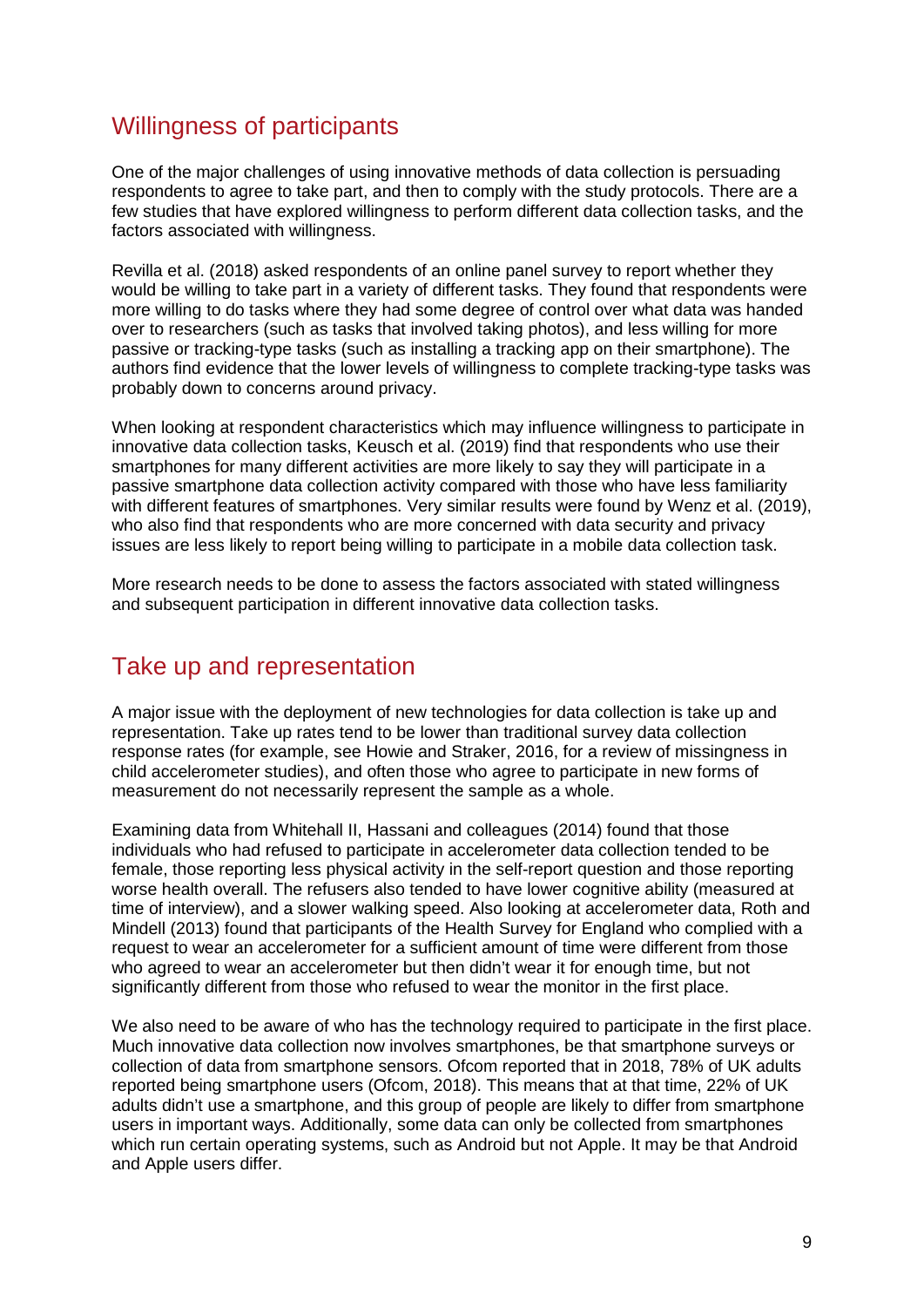There may also be differences in those who comply with the request for innovative data collection initially, and then after some time stop participating, and those who continue to comply for a longer period of time. More research is needed to understand the reasons that some people aren't willing to participate in innovative data collection tasks, why some people initially comply and then drop out, and key differences between those who comply/participate and those who don't.

### **Measurement**

New technologies offer us new measurement opportunities. We may be able to capture information that previously was difficult to measure with self-reports, and are also able to measure things in real-time, and at much finer granularity. However, one of the key things to understand when considering the use of new technologies for data collection is exactly what the device or method is measuring – and whether the measurement can be considered a direct replacement for self-reported measures, or should be treated as complimentary.

It has already been established that self-reported data in a number of spheres can often be inaccurate or unreliable (IJmker 2008; Prince et al. 2008; Healy 2011; Gershuny et al. 2017). However, few studies have explicitly compared data collected using new technologies or methods with self-reported data. Additionally, there has been little examination of the data quality, validity and reliability of measures captured through new technologies or methods in a standalone way.

One exception is in the field of accelerometry, where a number of studies have been carried out to assess the reliability of consumer-based physical activity monitors. Studies find varying reliability across devices, particularly in "free living" situations, and accuracy is also dependent on the anatomical placement of the device and walking speed (Lee et al. 2014; Evenson et al. 2015; Bock et al. 2017; Chow et al. 2017).

Validation studies are also being done in the field of transdermal alcohol measurement to understand the relationship between transdermal measures of alcohol and peak breath alcohol concentrations – i.e. wrist worn devices versus more traditional breathalysers. Findings suggest that the relationship between the two measures differs for men and women, and recommends more work on this topic in non-lab settings (Hill-Kapturczak et al. 2015).

A major issue to consider in relation to measurement is feedback. Some devices which could be used to capture data for research purposes provide the user with feedback about the information collected – for example, an activity tracker may show the user how many steps they have done. There is concern that this feedback can impact the behavior of a respondent. More research is needed to understand how much of an issue this is.

# **Ethics**

The ethical issues surrounding the use of new technologies for data collection are complex.

The risk of disclosure is an issue which must be addressed when designing and implementing an innovative data collection exercise. It may not always be clear where data is stored (on the device itself versus on a 'cloud'), or who has access to the data (just the researcher, the user, or maybe the manufacturer of the technology?). The same questions can be asked of data ownership. Researchers also need to consider whether data collected via innovative methods could be disclosive, and put into place steps to mitigate that risk.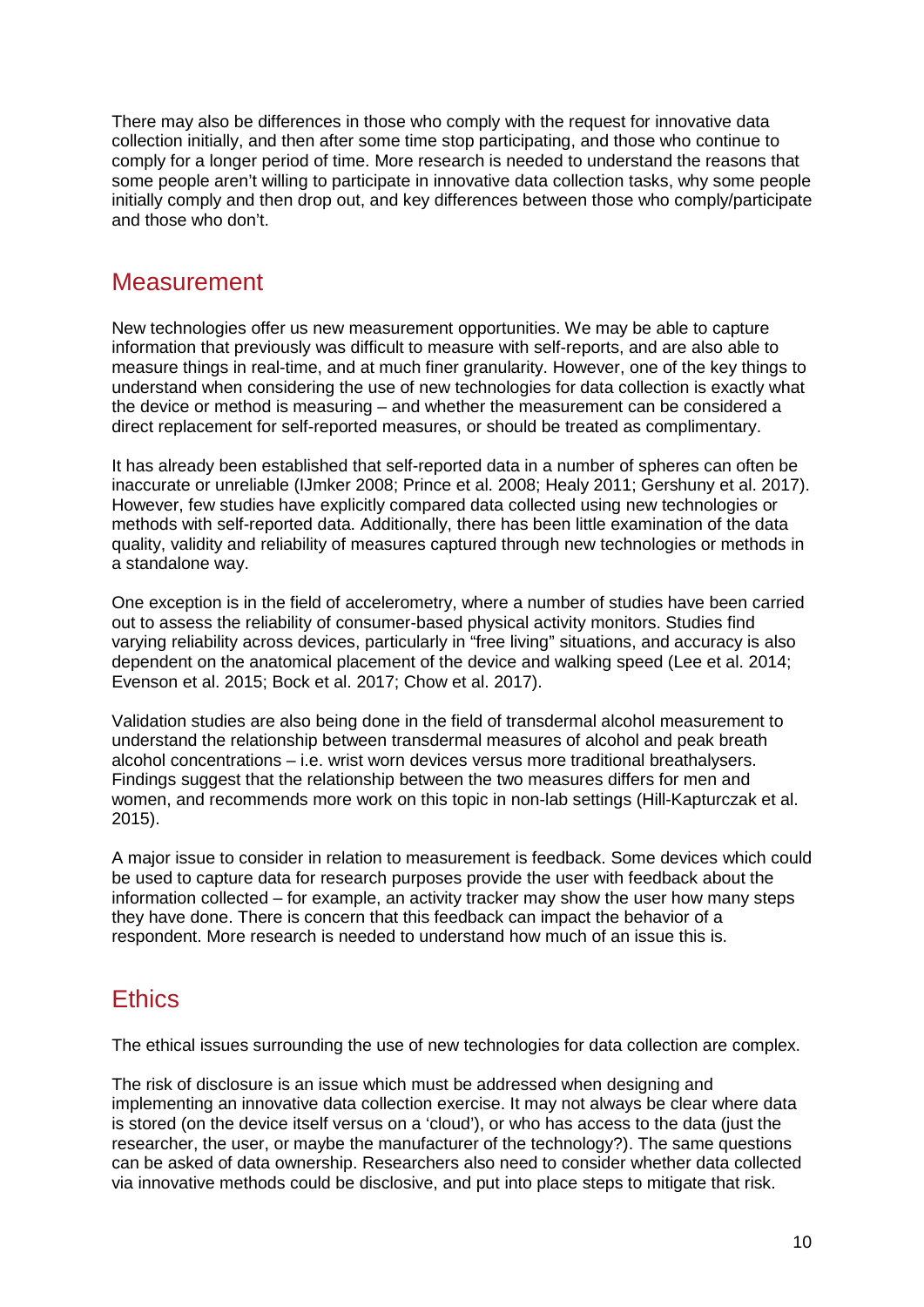# **Practicalities**

The use of innovative methods and devices to capture data provides its own set of practical problems. Many devices rely on batteries to work, leading to issues around ensuring sufficient battery life to capture the data required in field. In the context of large-scale longitudinal surveys, where often devices are placed by multiple fieldworkers as opposed to being office-administered, this can be challenging. In a similar vein, the storage capacity of a device can present similar problems.

Technical failure can also cause problems in this sphere, creating missing data.

There is also the issue of matching data from devices with the correct respondent, a challenge when thousands of participants are involved and devices may be used by more than one respondent across a fieldwork period. It takes careful planning and thorough data reconciliation methods to ensure this is done correctly in the case of large scale longitudinal surveys.

The data provided by new technologies and other innovative methods of data collection also provide challenges in terms of storage, processing, archiving and analysis. The data files are often very large, causing problems with storage capacity available. For example, the accelerometer data files for the MCS age 14 data collection were up to 750MB per respondent, meaning nearly 4TB of disk space was needed to store these files alone (Gilbert et al. 2017). The same is true for archiving the data. In terms of processing the data, often different skills and expertise are needed to transform the data into a format useable by researchers. The same issue is present in terms of analysis; the skills needed to analyse traditional survey data are often markedly different from those needed to appropriately explore data from devices such as GPS trackers and activity monitors, for example.

# **Cost**

Whilst wearables are becoming cheaper as the market develops and expands, the expense of deploying such devices on large-scale longitudinal studies is still large. For example, the accelerometer used for the Age 14 Survey of the Millennium Cohort Study cost £144 per unit. Scaling that up to cover a cohort of over 10,000 is obviously very costly, even when devices are "recycled" – i.e. used by more than one respondent – in field. For the Age 14 Survey, around 4,000 devices were purchased, pushing the cost of the technology alone to over half a million pounds.

One way to reduce the cost of innovative data collection is to make use of data from devices that are already owned by respondents. However, this brings with it a range of issues, from bias introduced through differences between device owners and non-owners and take up rates more generally, through to technical difficulties with accessing this data.

# **Summary**

There are a large number of opportunities to enhance traditional survey data collected by large-scale longitudinal studies by collecting data through innovative techniques. The possibilities for more finely granulated and real-time measurement, without some of the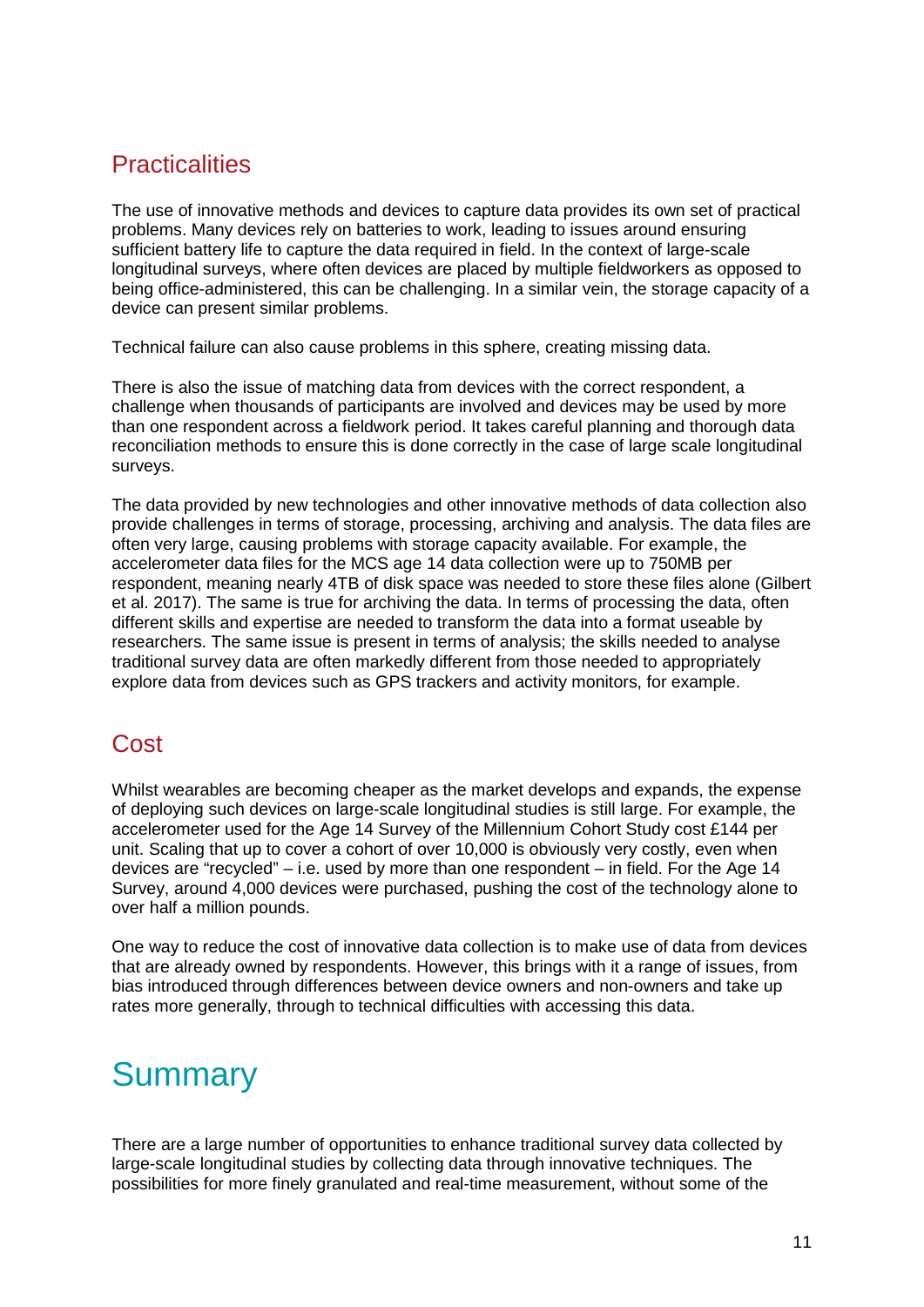draw-back of self-reports, such as recall issues or social desirability bias, are attractive for research. However, with these opportunities come a number of costs and challenges.

More research is needed to understand biases introduced through the use of new technologies and innovative data collection methods. We need more work to identify exactly what is being measured by different devices, and whether it can be considered a replacement for asking survey questions about certain behaviours, or whether these are complimentary measures.

Understanding who participates and who does not in data collected using new technologies and innovative methods, and how these people differ, will be crucial to ensuring high-quality research can be produced using new methods and devices.

Given the rapidly changing nature of this sphere, the ethics, practicalities and costs associated with innovative data collection are ever-changing. Keeping up with developments will be paramount in ensuring large-scale longitudinal studies can utilise the opportunities offered by new technologies and innovative data collection methods to provide the research community with relevant, high-quality, valuable data.

# References

Bock, J.M., Kaminsky, L.A., Harber, M. and Montoye, A.H.K. (2017) Determining the reliability of several consumer-based physical activity monitors. *Technologies*, 5: 47.

Chatzitheochari, S., Fisher, K., Gilbert, E., Calderwood, L., Huskinson, T., Cleary, A. and Gershuny, J. (2018) Using new technologies for time diary data collection: instrument design and data quality findings from a mixed-mode pilot survey. *Social Indications Research*, 137 (1): 379-390.

Chow, J.J., Thom, J.M., Wewege, M.A., Ward, R.E. and Parmenter, B.J. (2017) Accuracy of step count measured by physical activity monitors: The effect of gait speed and anatomical placement site. *Gait & Posture*, 57: 199-203

Coutrot, A., Silva, R., Manley, E., de Cothi, W. Sami, S., Bohbot, V.D., Wiener, J.M., Hölscher, C., Dalton, R.C., Hornberger, M. and Spiers, H. (2018) Global determinants of navigation ability. *Current Biology*, 28 (7), 2861-2866.

De Reuver, M. and Bouwman, H. (2015) Dealing with Self-Report Bias in Mobile Internet Acceptance and Usage Studies. *Information & Management*, 52 (3): 287-294.

Eleveldt, A., Höhne, J.K. and Blom, A. (2019) Squats in surveys: the use of accelerometers for fitness tasks in surveys. Presented at the Mobile Apps and Sensors in Surveys workshop, March 2019, Mannheim, Germany.

Eleveldt, A., Lugtig, P., Toepoel, V., Ruiter, S. and Bernasco, W. (2018) Using GPS Data as Auxiliary Data to Review the Data Quality of a Time Use Survey. Presented at the Big Data Meets Survey Science conference, 25-27<sup>th</sup> October, Barcelona, Spain.

Evenson, K.R., Goto, M.M. and Furberg, R.D. (2015) Systematic review of the validity and reliability of consumer-wearable activity trackers. *International Journal of Behavioral Nutrition and Physical Activity*, 12: 159.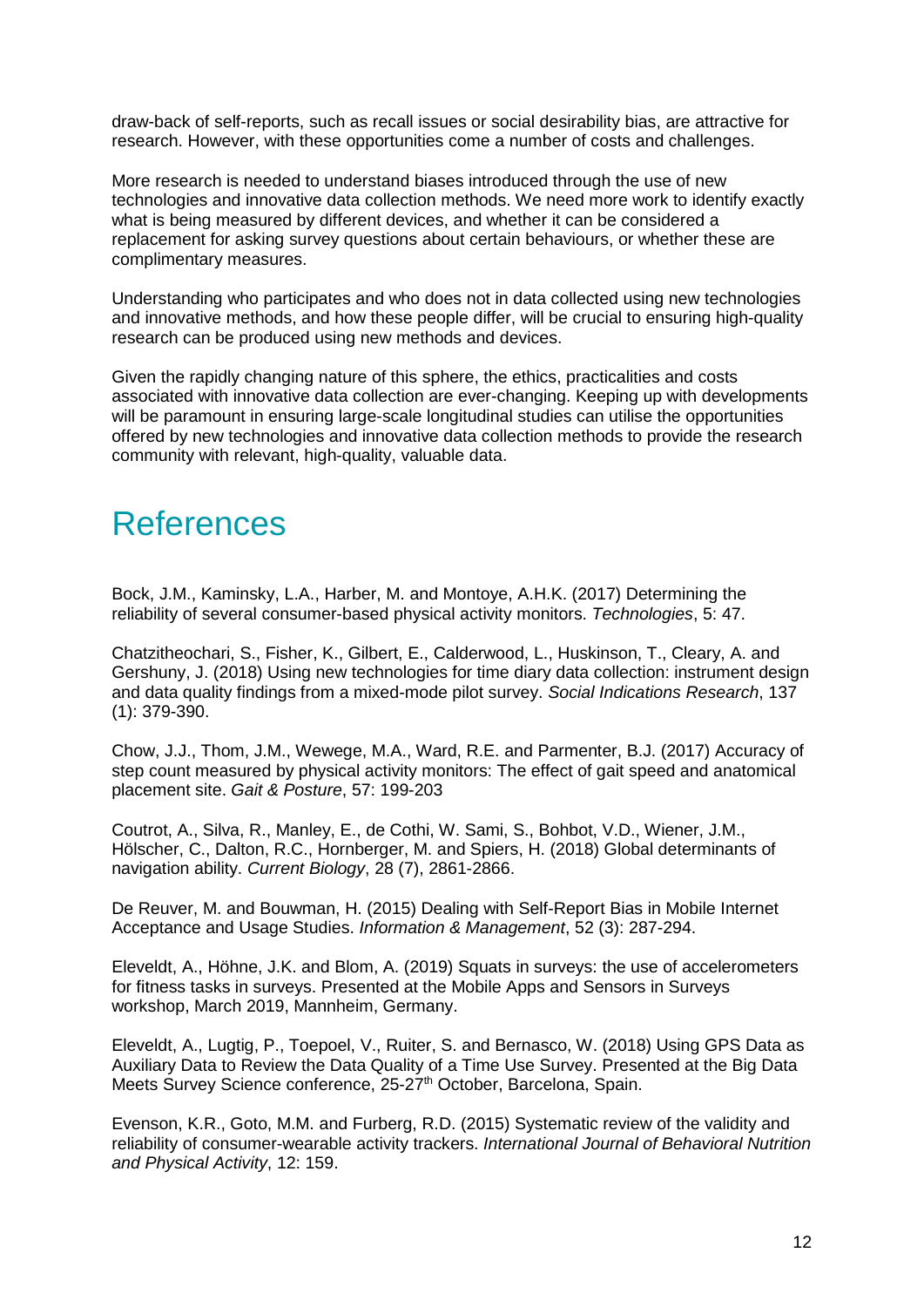Gershuny, J., Harms, T., Doherty, A., Thomas, E., Milton, K., Kelly, P. and Foster, C. (2017) CAPTURE2: Testing self-report time-use diaries against objective instruments in real time. *Centre for Time Use Research Working Paper,* 10/2017.

Geurs, K.T., Thomas, T., Bijlsma, M. and Douhou, S. (2015) Automatic trip and mode detection with Movesmarter: first results from the Dutch Mobile Mobility Panel. *Transportation Research Procedia*, 11: 247-262.

GfK Verein. Voice Analytics. https://www.nim.org/en/research/research-spectrum/capturingemotions/voice-analytics (accessed 20th June 2019)

Gilbert, E. Conolly, A., Tietz, S., Calderwood, L. and Rose, N. (2017) Measuring young people's physical activity using accelerometers in the UK Millennium Cohort Study. *CLS Working Paper,* 2017/15*.*

Greenfield, T.K., Bond, J. and Kerr, W.C. (2014) Biomonitoring for improving alcohol consumption surveys. The new gold standard? *Alcohol Research*, 36 (1): 39-45.

Griffiths, L., Rich, C., Geraci, M., Sera, F., Cortina-Borja, M., Pouliou, T., Platt, L., Johnson, J. and Dezateux, C. (2013) Tchnical report on the enhancement of Millennium Cohort Study data with accelerometer-derived measures of physical activity and sedentary behaviour in seven year olds. Available at:

http://doc.ukdataservice.ac.uk/doc/7238/mrdoc/pdf/mcs4\_pa\_technical\_report.pdf (accessed 20th June 2019)

Haas, G., Bähr, S., Kreuter, F. and Trappmann, M. (2019) Enriching an ongoing panel survey with mobile phone measures: the IAB-SMART app. Presented at the Mobile Apps and Sensors in Surveys workshop, March 2019, Mannheim, Germany.

Hassani, M., Kivimaki, M., Elbaz, A., Shipley, M., Singh-Manoux, A. and Sabia, S. (2014) Non-consent to a wrist-worn accelerometer in older adults: the role of socio-demographic, behavioural and health factors. *PLoS One*, 9 (10): e110816.

Healy G.N., Clark, B.K., Winkler, E.A.H., Gardiner, P.A., Brown, W.J. an Matthews, C.E. (2011) Measurement of adults' sedentary time in population-based studies. *American Journal of Preventative Medicine*, 41 (2): 189-196.

Hill-Kapturczak, N. Roache, J.D., Liang, Y., Karns, T.E., Cates, S.E. and Dougherty, D.M. (2015) Accounting for sex-related differences in the estimation of breath alcohol concentrations using transdermal alcohol monitoring. *Psychopharmacology*, 232 (1): 115- 123.

Howie, E.K. and Straker, L.M. (2016) Rates of attrition non-compliance and missingness in randomized controlled trials of child physical activity interventions using accelerometers: A brief methodological review. *Journal of Science and Medicine in Sport*, 19 (10): 830-836.

Humphrey, A. (2017) A comparison of self-reported travel behaviour with GPS data: findings from an experiment on the National Travel Survey. Presented at the CLOSER new technologies to measure non-health topics in longitudinal studies workshop, May 2017, Bristol, UK.

IJmker, S., Leijssen, J.N.M., Blatter, B.M., van der Beek, A.J., van Mechelen, W. and Bongers, P.M. (2008) Test-retest reliability and validity of self-reported duration of computer use at work. *Scand J Work Environ Health*, 34 (2): 113-119.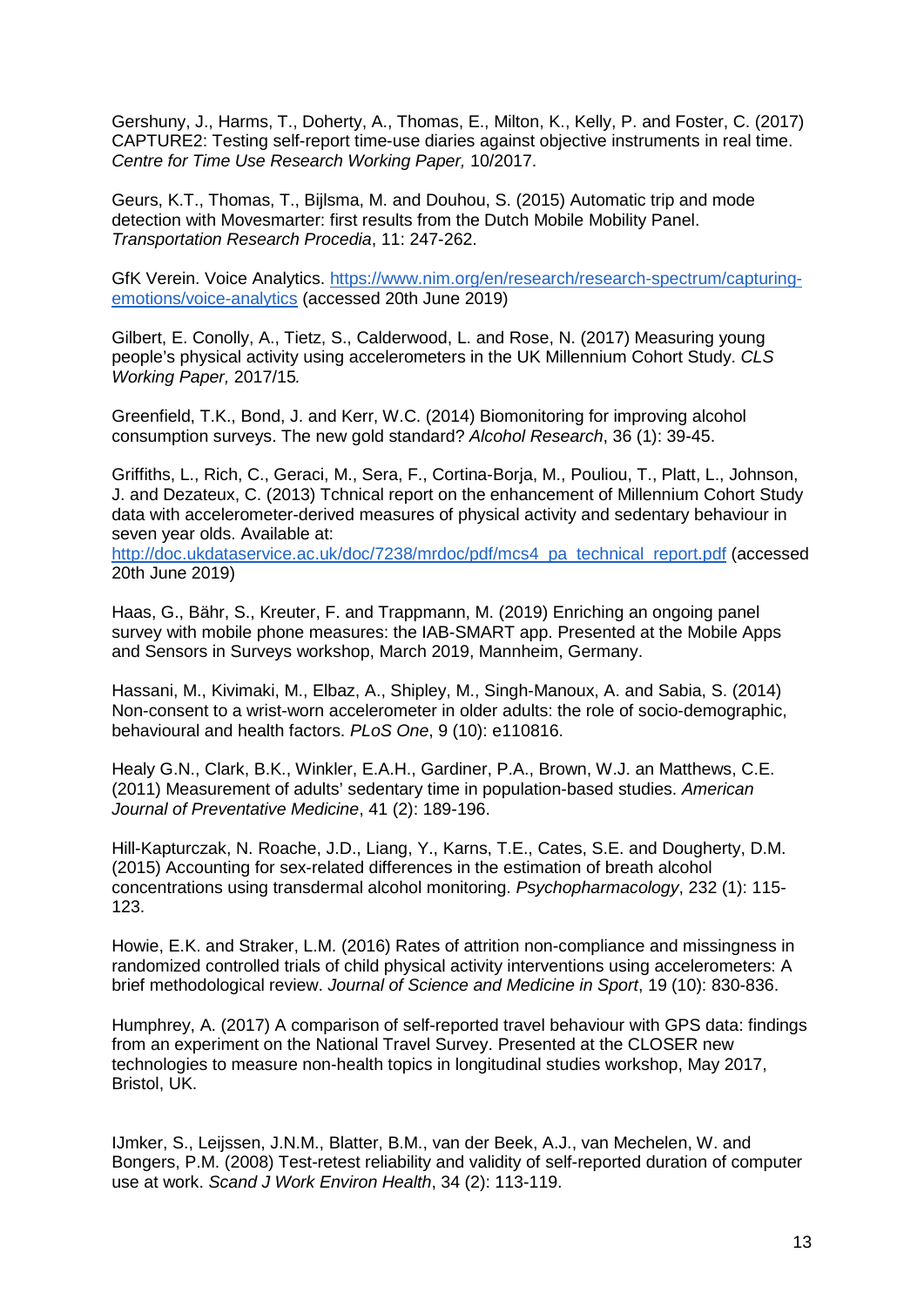Ipsos MORI. MediaCell. Available at: https://www.ipsos.com/ipsos-mori/en-uk/mediacell (accessed 20th June 2019)

Ipsos MORI (2017) Millennium Cohort Study Sixth Sweep (MCS6) Technical Report. Available at: https://cls.ucl.ac.uk/wp-content/uploads/2017/12/MCS6-Technical-Report.pdf (accessed 20th June 2019)

Jäckle, A., Burton, J., Couper, M.P., Crossley, T.F. and Lessof, C. (2019) Participation in a mobile app survey to collect expenditure data as part of a large-scale probability household panel: coverage and participation rates and biases. *Survey Research Methods*, 13 (1): 23- 44.

Johnson, L. (2017) Online tools and mobile phone photography for in-depth dietary data capture: reflections from a pilot study. Presented at the CLOSER new technology and novel methods for capturing health-related data in longitudinal studies workshop, May 2017, Bristol, UK.

Kaye, J.A., Maxwell, S.A., Mattek, N., Hayes, T.L., Dodge, H., Pavel, M., Jimison, H.B., Wild, K., Boise, L. and Zitzelberger, T.A. (2011) Intelligent Systems for Assessing Aging Changes: Home-based, Unobtrusive, and Continuous Assessment of Aging. *Journals of Gerontology, Series B: Psychological Sciences and Social Sciences*, 66B (S1): i180–i190.

Kern, C., Höhne, J.K., Schlosser, S., Revilla, M. (2019) SurveyMotion: predicting completion conditions in mobile web surveys by using acceleration data. Presented at the Mobile Apps and Sensors in Surveys workshop, March 2019, Mannheim, Germany.

Keusch, F., Struminskaya, B., Antoun, C., Couper, M.P. and Kreuter, F. (2019) Willingness to participate in passive mobile data collection. Public Opinion Quarterly, nfz007, https://doi.org/10.1093/poq/nfz007.

Knecht, S. (2012) Measuring digital consumer journeys. Presented at the M-Days event, February 2013, Frankfurt, Germany.

Lauderdale, D.S., Schumm, P.L., Kurina, L.M., McClintock, M., Thisted, R.A., Chen, J.H., and Waite, L. (2014) Assessment of Sleep in the National Social Life, Health, and Aging Project. *Journals of Gerontology, Series B: Psychological Sciences and Social Sciences*, 69 (8): S125–S133.

Lee, I. Shiroma, E.J., Evenson, K.R., Kamada, M., LaCroix, A.Z. and Buring, J. E. (2018) Accelerometer-measured physical activity and sedentary behavior in relation to all-cause mortality. *Circulation*, 137 (2): 203-205.

Lee, J.M., Kim, Y., and Welk, G.J. (2014) Validity of consumer-based physical activity monitors. *Medicine and science in sports and exercise*, 46 (9): 1840-1848.

McCrorie, P. and Ellaway, A. (2017) Objectively measured physical activity levels of Scottish children: analysis from a sub-sample of 10-11 year olds in the Growing Up in Scotland study. Edinburgh: Scottish Government. https://www.gov.scot/publications/objectively-measuredphysical-activity-levels-scottish-children-analysis-sub-sample/ (accessed 29th May 2019).

Morgan, H. and Taylor, K. (2018) BCS70 Technical Report: Age 46 Survey. Available at: https://cls.ucl.ac.uk/wp-content/uploads/2019/03/BCS46\_Technical-Report\_FINAL.pdf (accessed 20th June 2019)